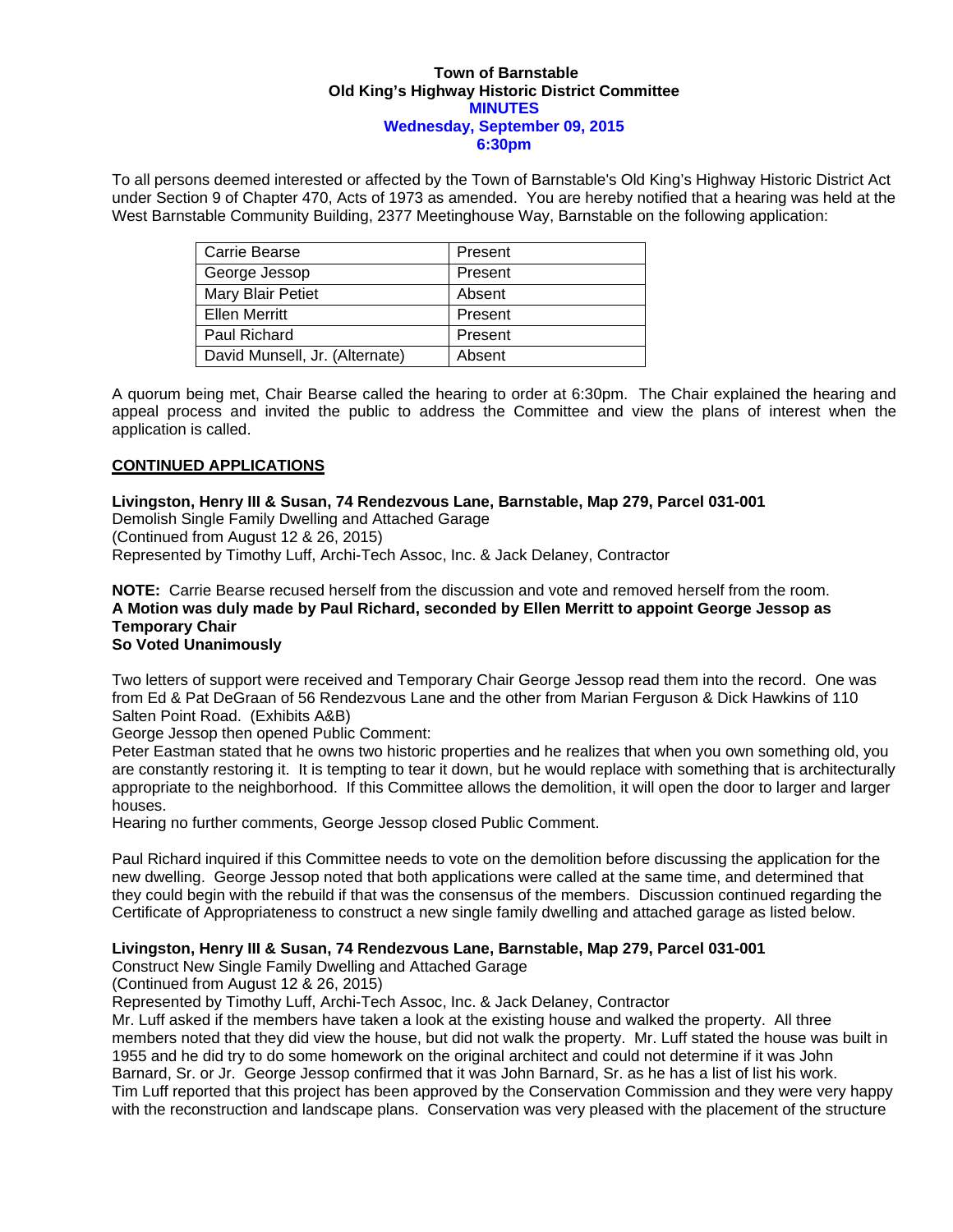as there are environmental challenges with the property.

This area has seen much change with new construction and a half dozen houses in the area that have this square footage and more. The new construction meets the criteria of what has been previously approved in the District with white cedar shingles, windows with tru divided light, working shutters with racks and returns. The cupola will be custom made.

George Jessop noted that the new construction is quite a bit larger than the existing structure simply because it will be two stories instead of one. He asked about the increase in square footage and Mr. Luff confirmed that the new construction will be 6193 square feet versus 4514 square feet for the existing.

Ellen Merritt wanted to know if the pool, cabana and surrounding area features are included in the square footage. Tim Luff stated that they are not and as this property is two acres, and, according to the zoning regulations, they have plenty of room. He also noted that there have been several re-builds along this road that are larger houses and include outdoor elements such as pools, pool houses and patios. Jack Delaney added that the house next door was re-built in 1989 and was a replica of a historic home in Chatham and involved a very large addition. Ellen Merritt explained that her concern is that the setting in Barnstable is different than that in Chatham. The houses on Salten Point are very large and do have pools and patios. Her argument would be that Rendezvous Lane is closer to Route 6A and the closer these demolition and rebuilds get, the more we will lose.

George Jessop noted that there are a few houses in this area in excess of one story, but most are limited to one story. Even those that are newly built were built with the rake to appear as one story. He can see where they have tried to attain this element in these drawings. Tim Luff stated that the objective was to try not to have a vertical element like a colonial. The history of this property was that the original house was a beautiful, extremely large structure. Jack Delaney confirmed that the original structure offered vaudeville acts. This was torn down and another large house built in 1870. This one was torn down in 1949 and rebuilt as you see it today. Using the map of 1870, they discovered that there were very large homes built on Rendezvous Lane.

George Jessop added that because of this style of house, what sets it apart is the first floor is very close to the ground and the front door is below ground level so it appears the house comes up out of the ground. It is taking the style of the house and fitting it to the ground which he likes. All in all, it is a very nice design. Not mirror image and appears that it was not built all at one time. Tim Luff commented that they did reduce the 3-car garage to a 2-car garage to reduce the mass and scale.

Ellen Merritt noted that the existing garage is located at the back of the lot and asked if it was possible to relocate the doors of the proposed garage to the front. Jack Delaney explained that it would make it very tight and they would not be able to get two cars into the garage. George Jessop suggested making the garage a bit deeper to accommodate this change. Tim Luff stated that a lot has been invested into these plans and he could not speak to this change without conferring with the homeowners.

George Jessop opened Public Comment for the application to re-build

Peter Eastman wished to note for the record that there is a distinct difference between Rendezvous Lane and Salten Point and he does not find this design appropriate to the area.

Hearing no further comment, Chair Jessop closed Public Comment

George Jessop surmised that since there was a house much larger than this one originally on the property, as well as large homes in the area, he does not feel it is inappropriate. Ellen Merritt, however, commented that the character of the homes from 6A down Rendezvous are distinctly different than those on Salten Point. Ellen Merritt discussed the landscaping plan and the intent to remove 2-3 trees that line Rendezvous Lane. She believes that one, if not all three could be saved with proper pruning. If they do take them out, she recommends replacement with indigenous species. Jack Delaney remarked that the plan indicates that they will be putting in trees with a 6-8' caliper and added that a lot of time and effort has been put into this landscaping plan. Ellen Merritt also noted that an existing maple in the middle of the lot that is slated to be removed could be replanted along Rendezvous Lane. Tim Luff believed that he could make the replacement of these trees happen and added that they are also looking to remove the foreign trees and plant more indigenous species. Ellen Merritt added that it would also not be a terrible thing if the driveway line was not so straight to soften the effect.

### **VOTE REGARDING CERTIFICATE OF DEMOLITION AT 74 RENDEZVOUS LANE**

**Motion duly made by Paul Richard, seconded by Ellen Merritt to Approve the Certificate of Demolition (Exhibit C) for Henry & Susan Livingston III at 74 Rendezvous Lane, Barnstable, as Submitted. So Voted Unanimously** 

# **VOTE REGARDING THE CERTIFICATE OF APPROPRIATENESS AT 74 RENDEZVOUS LANE**

**Motion duly made by Ellen Merritt, seconded by Paul Richard to Approve the Certificate of Appropriateness (Exhibit D) for Henry & Susan Livingston III at 74 Rendezvous Lane, Barnstable, with the exception of the cabana and the revision of the landscape changes along the street that replace at least 2, if not 3 maples that are to be removed with red maples and be of a caliper of 5-6'. So Voted Unanimously**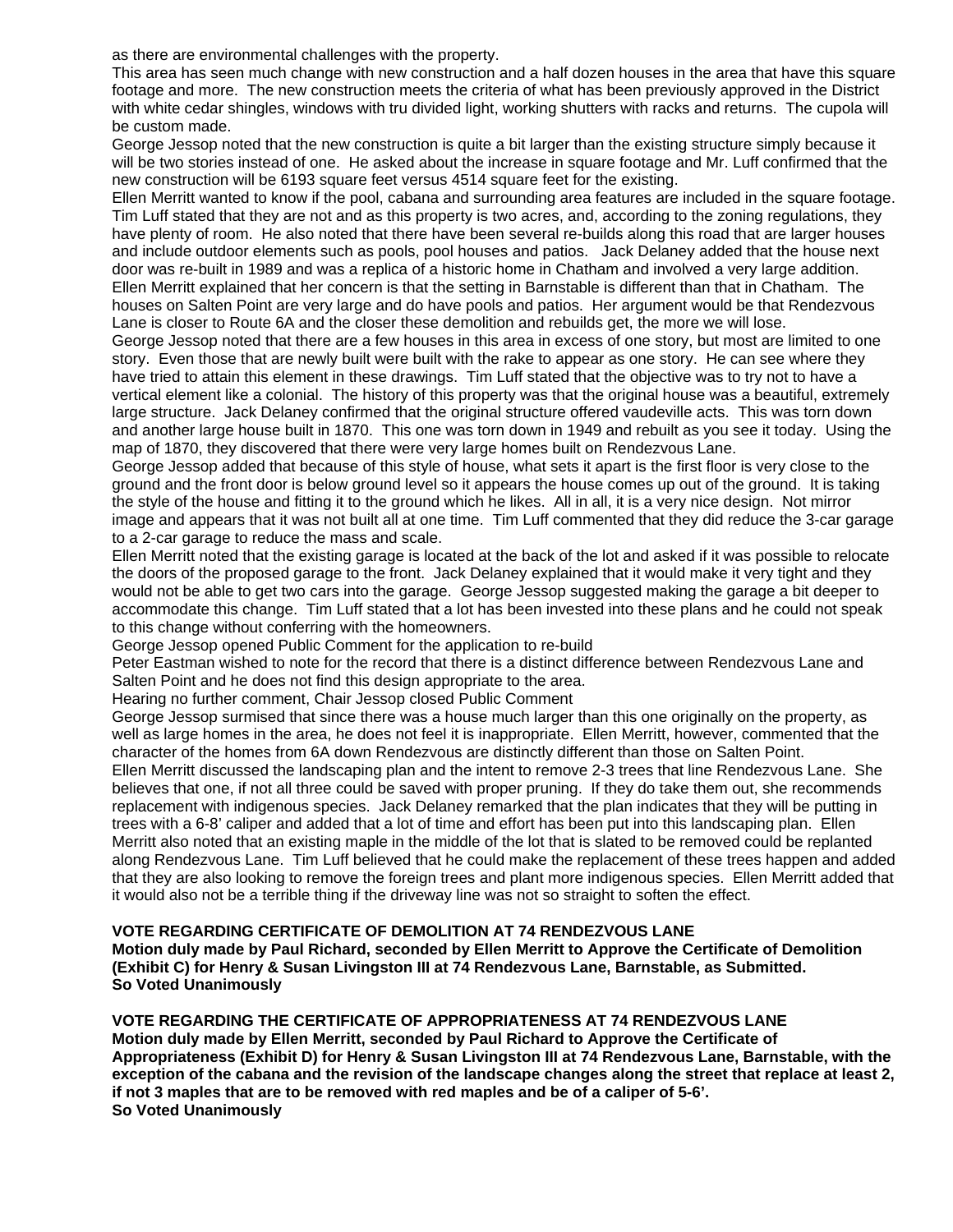## **APPLICATIONS**

### **NOTE: Carrie Bearse returns as Chair for the remainder of the meeting**

### **Reuman, Steven & Deborah, 185 Stoney Point Road, Barnstable, Map 336, Parcel 027**

Construct 1 ½ Story Attached Garage

Represented by Steven & Deborah Reuman

Ms. Reuman stated that they would like to construct a 1 ½ story garage. They have tried to make it consistent with the existing house as far as materials, size and massing. All materials will match the existing house, siding, roof color, etc. One other project is the deck on the rear of the house. They would like to remove the pickets and replace with cables. Paul Richard noted that this is on the rear elevation and will not be visible. George Jessop asked if the style of the door on the west elevation of the garage is to represent a carriage style door. Carrie Bearse feels the garage is very appropriate given the scale of the house.

**Motion duly made by Paul Richard, seconded by Ellen Merritt to Approve the Certificate of Appropriateness (Exhibit E) for Steven & Deborah Reuman at 185 Stoney Point Road, Barnstable as Submitted.** 

**So Voted Unanimously** 

**George, Eric & Priscilla, 2084 Main Street, Barnstable, Map 217, Parcel 026** 

Construct 2nd Floor to Existing Garage, Rear Dormer, New Front Entry, Windows & Doors A continuance to September 23, 2015 was requested by contractor.

**Motion duly made by Paul Richard, seconded by Ellen Merritt to Continue the Certificate of Appropriateness for Eric & Priscilla George at 2084 Main Street, Barnstable to September 23, 2015 at 6:30pm.** 

**So Voted Unanimously** 

### **Cutler, Richard & Dulin, Kimberly, 104 Deer Jump Hill, West Barnstable, Map 132, Parcel 041**

Construct Covered Porch, New Garage Doors, Alteration of Windows

Represented by Ken Murphy, Contractor

Mr. Murphy reviewed the project and noted that the homeowner wishes to update the property with a covered porch on the front elevation. Also replace the garage doors and replace a very large picture window with three double hung windows with tru divided light. Carrie Bearse asked if they were keeping the same colors as the house for the covered porch and Mr. Murphy confirmed that the posts on the porch will be the same color as the clapboard.

**Motion duly made by Ellen Merritt, seconded by Paul Richard to Approve the Certificate of Appropriateness (exhibit F) for Richard Cutler & Kimberly Dulin at 104 Deer Jump Hill, West Barnstable as Submitted.** 

**So Voted Unanimously** 

**CERTIFICATE OF EXEMPTIONS** 

**Titus, Steven, 516 Marstons Lane, Barnstable, Map 348, Parcel 028**  10' X 14' Shed

**Motion duly made by George Jessop, seconded by Paul Richard to Approve the Certificate of Exemption (Exhibit G) for Steven Titus at 516 Marstons Lane, Barnstable as Submitted. NOTE: Staff confirmed that the shed will be located behind the dwelling.** 

**So Voted Unanimously** 

### **MINOR MODIFICATION**

**Langeland, Douglas & Dianne, 25 Tisquantum Road, Barnstable, Map 352, Parcel 015**  Window Alteration

**Motion duly made by Ellen Merritt, seconded by Paul Richard to Approve the Minor Modification (Exhibit H) for Douglas & Dianne Langeland at 25 Tisquantum Road, Barnstable as Submitted. So Voted Unanimously**